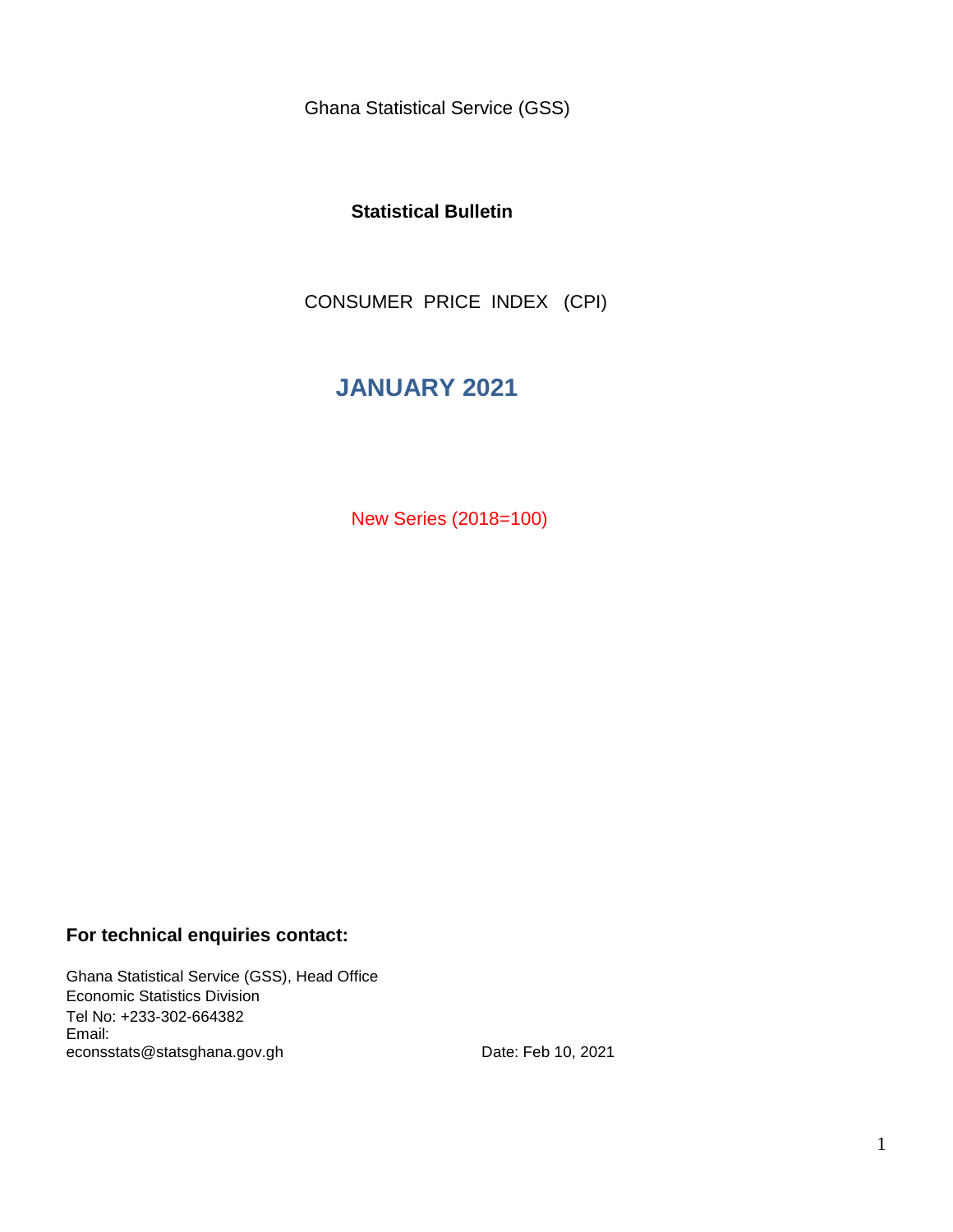Consumer Price Index (CPI) for January 2021

| <b>CONTENTS</b>                                                   | $\mathbf{2}$ |
|-------------------------------------------------------------------|--------------|
|                                                                   |              |
| Highlights for January 2021                                       | 3            |
| <b>Tables</b>                                                     | 5            |
| Table 1: Consumer Price Index, August 2019 to January 2021        | 5            |
| Table 2: Food and non-food inflation, August 2019 to January 2021 | 6            |
| Table 3: Non-Food Inflation by COICOP* major groups, January 2021 | 7            |
| Table 4: Food* Inflation by subgroups, January 2021               | 8            |
| Table 5: Regional CPI, January 2021                               | 9            |
| Table 6: Regional CPI and change rates, January 2021              | 10           |

Note:

 More detailed time series data are contained in the CPI User's guide on the GSS website (www.statsghana.gov.gh)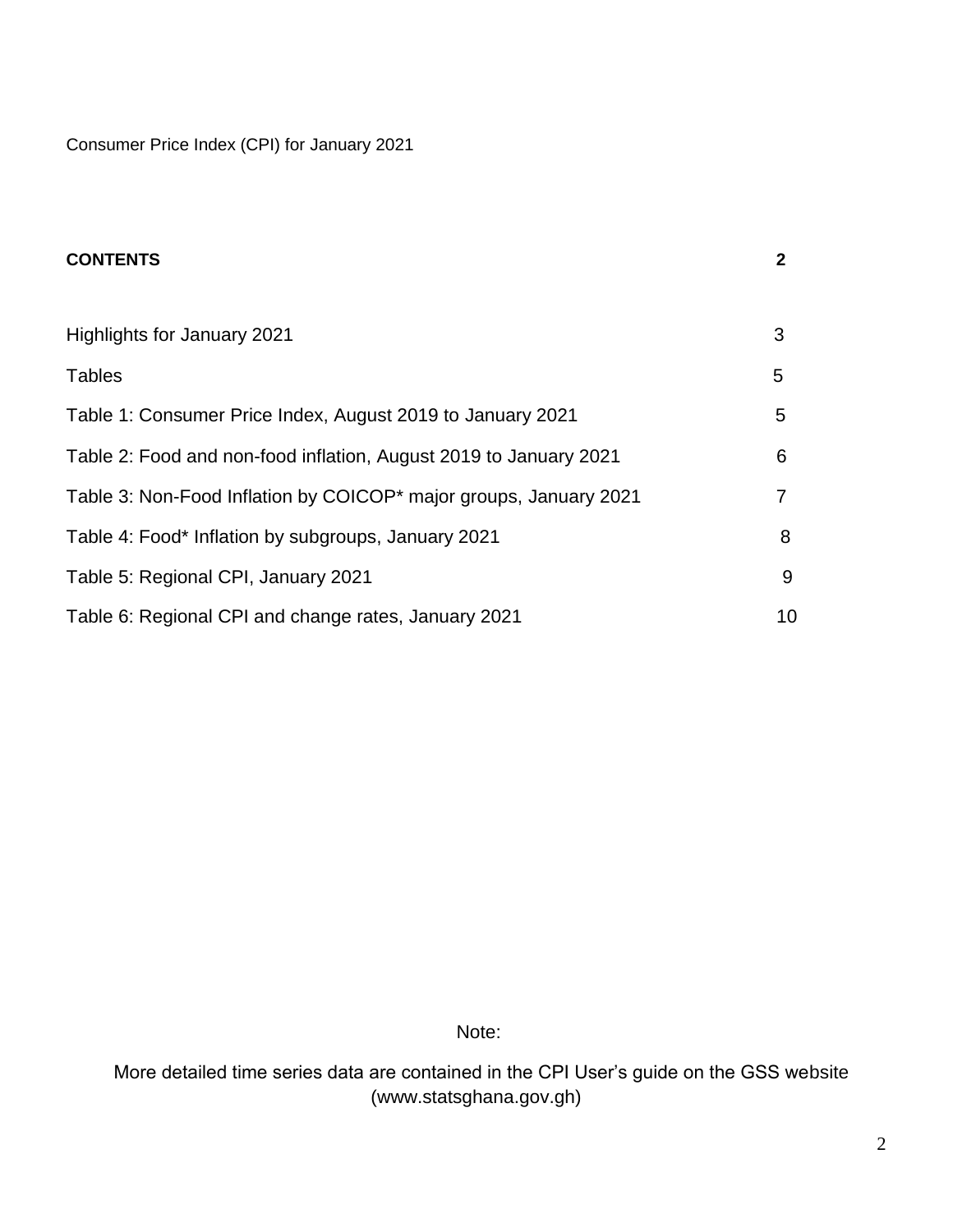# HIGHLIGHTS JANUARY 2021- New Series

# Inflation rate for January 2021 is 9.9%

The Combined Consumer Price Index (CPI) measures the change over time in the general price level of goods and services that households acquire for the purpose of consumption, with reference to the price level in 2018, the base year, which has an index of 100.

The year-on-year inflation rate as measured by the CPI was 9.9 percent in January 2021, which is 0.5 percentage points lower than December 2020 (Figure 1). This rate of inflation for January 2021 is the percentage change in the Consumer Price Index (CPI) over the twelve-month period, from January 2020 to January 2021. The monthly change rate for January 2021 is 0.9 percent.



## Food and Non-food inflation for January 2021

The Food and Non-alcoholic beverages recorded a year-on-year inflation rate of 12.8 % for January 2021.

The Non-Food group recorded a year-on-year inflation rate of 7.7 percent in January 2021.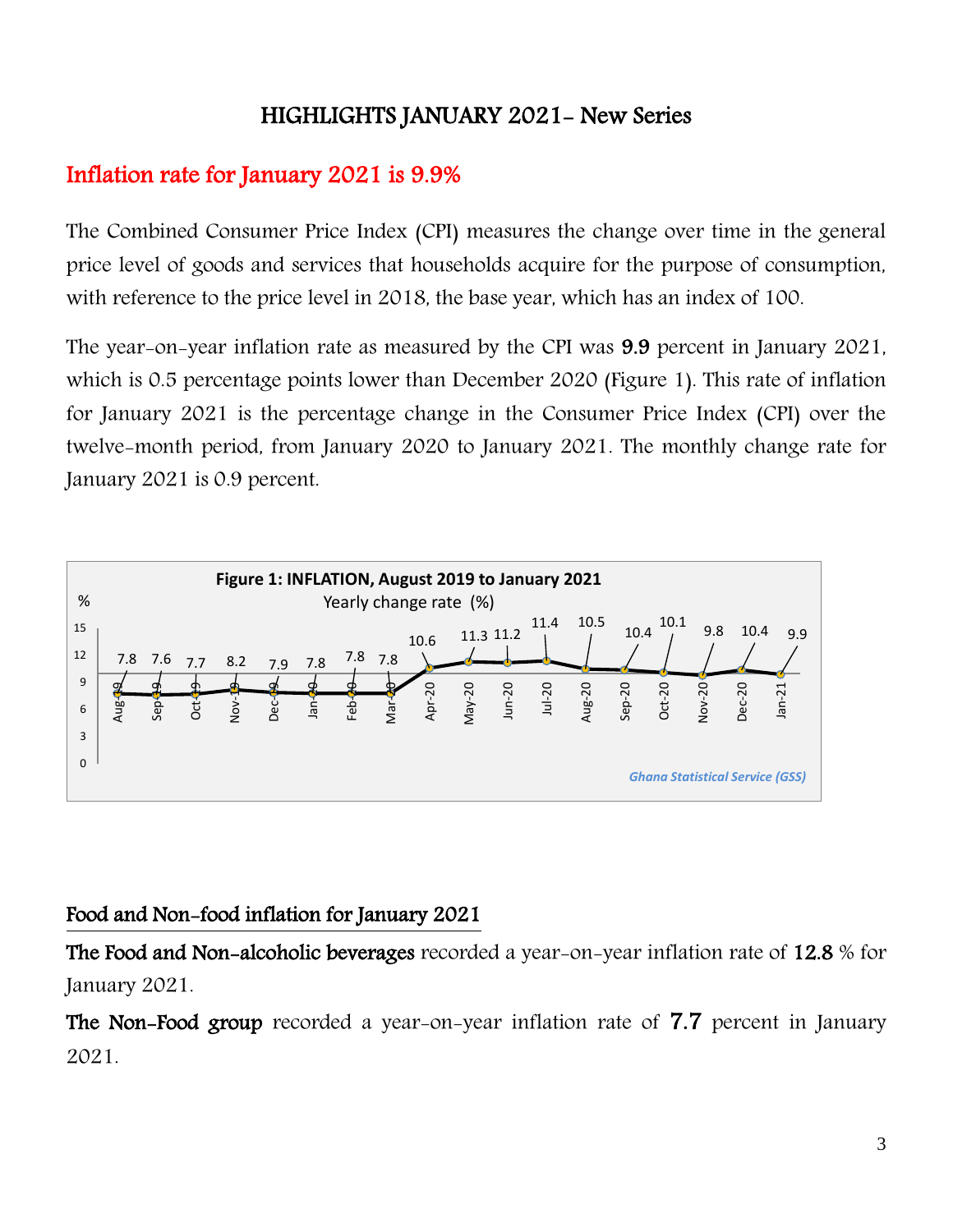## Regional differentials

At the regional level, the year-on-year inflation rate ranged from 1.9 percent in the Volta Region to 15.1 percent in the Greater Accra Region. All the regions except Greater Accra and Ashanti regions recorded inflation rates below the national average of 9.9%.

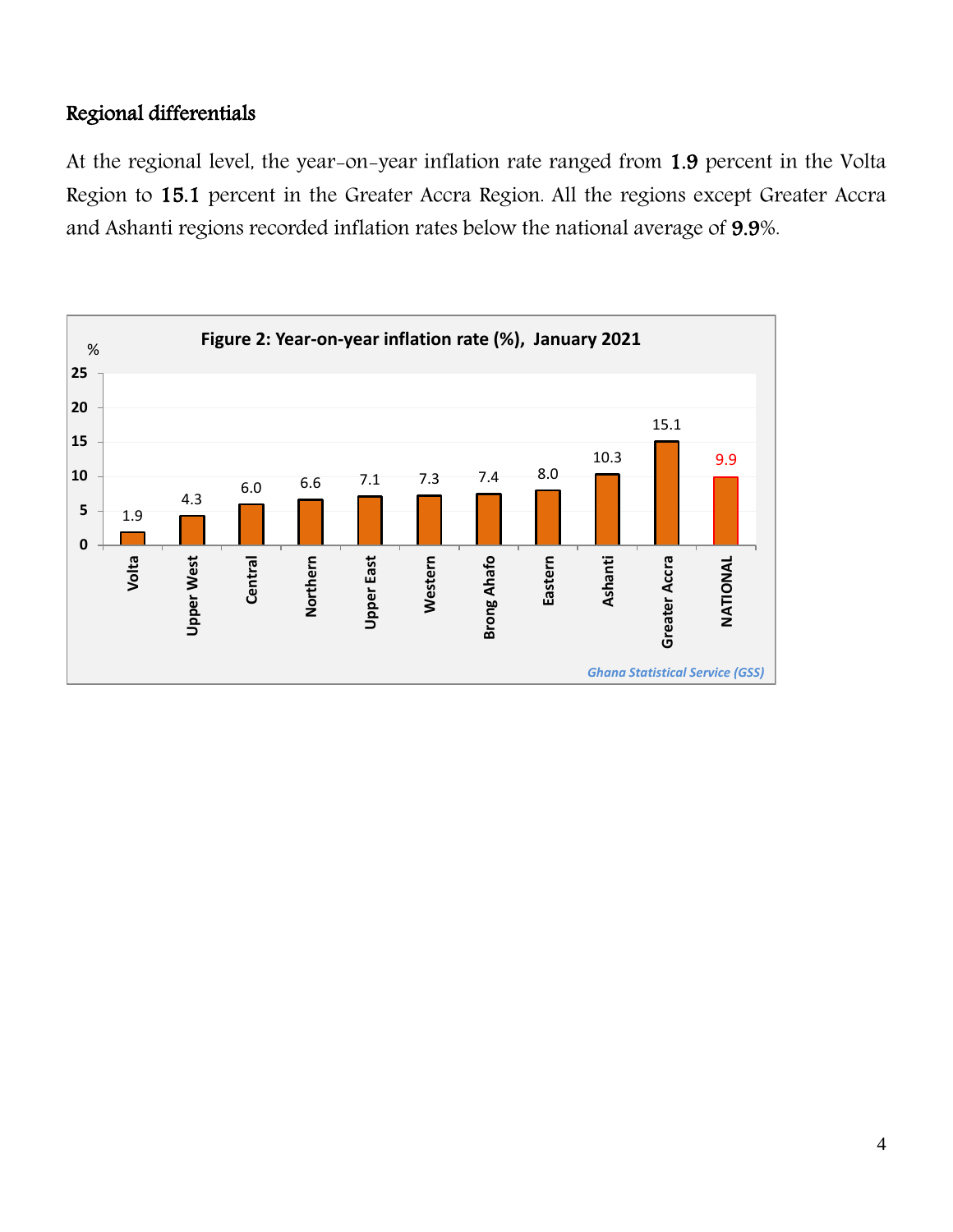|               |                    | Change rate (%) |             |
|---------------|--------------------|-----------------|-------------|
| Year / Month  | $Index 2018 = 100$ | Monthly (m/m)   | Yearly(y/y) |
| Aug-19        | 108.7              | 0.0             | 7.8         |
| Sep-19        | 108.6              | $-0.1$          | 7.6         |
| Oct-19        | 109.0              | 0.4             | 7.7         |
| <b>Nov-19</b> | 109.7              | 0.7             | 8.2         |
| Dec-19        | 110.0              | 0.3             | 7.9         |
| Jan-20        | 111.6              | 1.4             | 7.8         |
| Feb-20        | 112.1              | 0.4             | 7.8         |
| Mar-20        | 113.0              | 0.8             | 7.8         |
| Apr-20        | 116.6              | 3.2             | 10.6        |
| May-20        | 118.6              | 1.7             | 11.3        |
| <b>Jun-20</b> | 119.8              | 1.0             | 11.2        |
| <b>Jul-20</b> | 120.5              | 0.5             | 11.4        |
| Aug-20        | 120.0              | $-0.4$          | 10.5        |
| Sep-20        | 119.8              | $-0.2$          | 10.4        |
| Oct-20        | 120.1              | 0.2             | 10.1        |
| <b>Nov-20</b> | 120.4              | 0.3             | 9.8         |
| Dec-20        | 121.5              | 0.9             | 10.4        |
| <b>Jan-21</b> | 122.7              | 0.9             | 9.9         |

**Table 1: Consumer Price Index, August 2019 to January 2021**

 $\overline{\phantom{0}}$ 

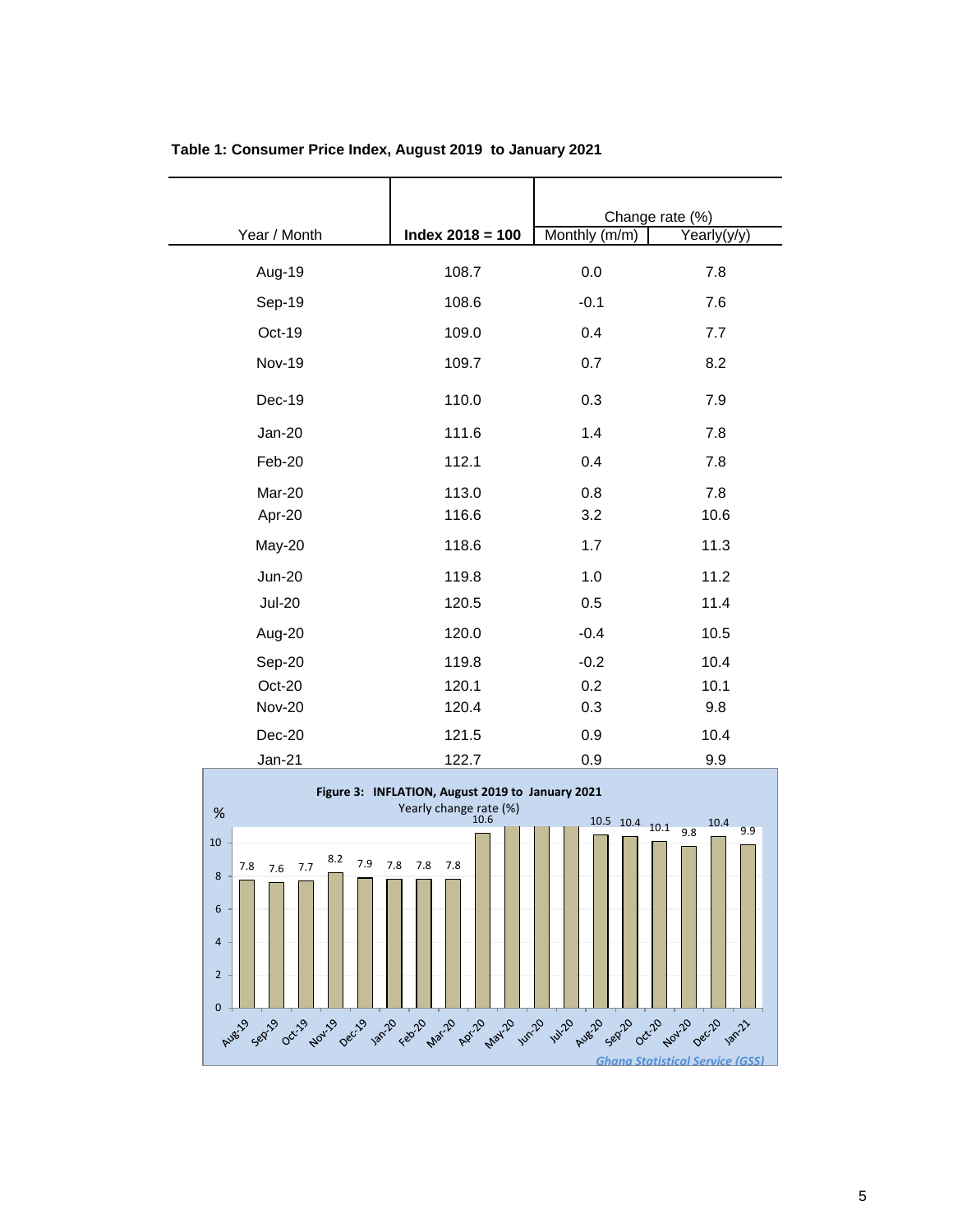|                                                                                                                                                                                                                            | Year-on-year inflation (%)           |                                  |                                       |  |  |
|----------------------------------------------------------------------------------------------------------------------------------------------------------------------------------------------------------------------------|--------------------------------------|----------------------------------|---------------------------------------|--|--|
| Year / Month                                                                                                                                                                                                               | Food and non-<br>alcoholic beverages | Non-food                         | <b>Combined Food and non-</b><br>food |  |  |
| Aug-19                                                                                                                                                                                                                     | 8.2                                  | 7.4                              | 7.8                                   |  |  |
| Sep-19                                                                                                                                                                                                                     | 8.5                                  | 7.0                              | 7.6                                   |  |  |
| Oct-19                                                                                                                                                                                                                     | 7.0                                  | 8.2                              | 7.7                                   |  |  |
| <b>Nov-19</b>                                                                                                                                                                                                              | 8.4                                  | 8.0                              | 8.2                                   |  |  |
| Dec-19                                                                                                                                                                                                                     | 7.2                                  | 8.5                              | 7.9                                   |  |  |
| Jan-20                                                                                                                                                                                                                     | 7.8                                  | 7.9                              | 7.8                                   |  |  |
| Feb-20                                                                                                                                                                                                                     | 7.9                                  | 7.7                              | 7.8                                   |  |  |
| Mar-20                                                                                                                                                                                                                     | 8.4                                  | 7.4                              | 7.8                                   |  |  |
| Apr-20                                                                                                                                                                                                                     | 14.4                                 | 7.7                              | 10.6                                  |  |  |
| May-20                                                                                                                                                                                                                     | 15.1                                 | 8.4                              | 11.3                                  |  |  |
| <b>Jun-20</b>                                                                                                                                                                                                              | 13.8                                 | 9.2                              | 11.2                                  |  |  |
| <b>Jul-20</b>                                                                                                                                                                                                              | 13.7                                 | 9.7                              | 11.4                                  |  |  |
| Aug-20                                                                                                                                                                                                                     | 11.4                                 | 9.9                              | 10.5                                  |  |  |
| Sep-20                                                                                                                                                                                                                     | 11.2                                 | 9.8                              | 10.4                                  |  |  |
| Oct-20                                                                                                                                                                                                                     | 12.6                                 | 8.3                              | 10.1                                  |  |  |
| <b>Nov-20</b>                                                                                                                                                                                                              | 11.7                                 | 8.3                              | 9.8                                   |  |  |
| Dec-20                                                                                                                                                                                                                     | 14.1                                 | 7.7                              | 10.4                                  |  |  |
| $Jan-21$                                                                                                                                                                                                                   | 12.8                                 | 7.7                              | 9.9                                   |  |  |
| FOOD and NON-FOOD INFLATION, August 2019 to<br>Figure 4:<br>January 2021 Yearly change rate (%)<br>$\%$                                                                                                                    |                                      |                                  |                                       |  |  |
| <b>NON FOOD</b>                                                                                                                                                                                                            |                                      |                                  |                                       |  |  |
|                                                                                                                                                                                                                            |                                      | 15.1<br>13.8 9.7<br>14.4         | 12.8<br>9.8<br>9.9                    |  |  |
| $7.0$ 8.2<br>7.4                                                                                                                                                                                                           | 8.0<br>$7.9$ 7.7<br>8.5              | 11.4<br>8.4                      | 11.2<br>13.7                          |  |  |
| 7.0<br>$8.2$ 8.5                                                                                                                                                                                                           | 7.9<br>7.8<br>7.2<br>8.4             | 9.2<br>8.4<br>7.7<br><b>FOOD</b> | 7.7                                   |  |  |
| 8/1/2019 9/1/2019 21/21/2019 12/21/2019 21/2019 12/2019 12/2019 12/2019 12/2019 12/2019 12/2019 12/2019 12/201<br>8/1/2019 12/2019 12/2019 12/2019 12/2019 12/2019 12/2019 12/2019 12/2019 12/2019 12/2019 12/2019 12/2019 |                                      |                                  |                                       |  |  |

**Table 2: Consumer Price Index, August 2019 to January 2021**

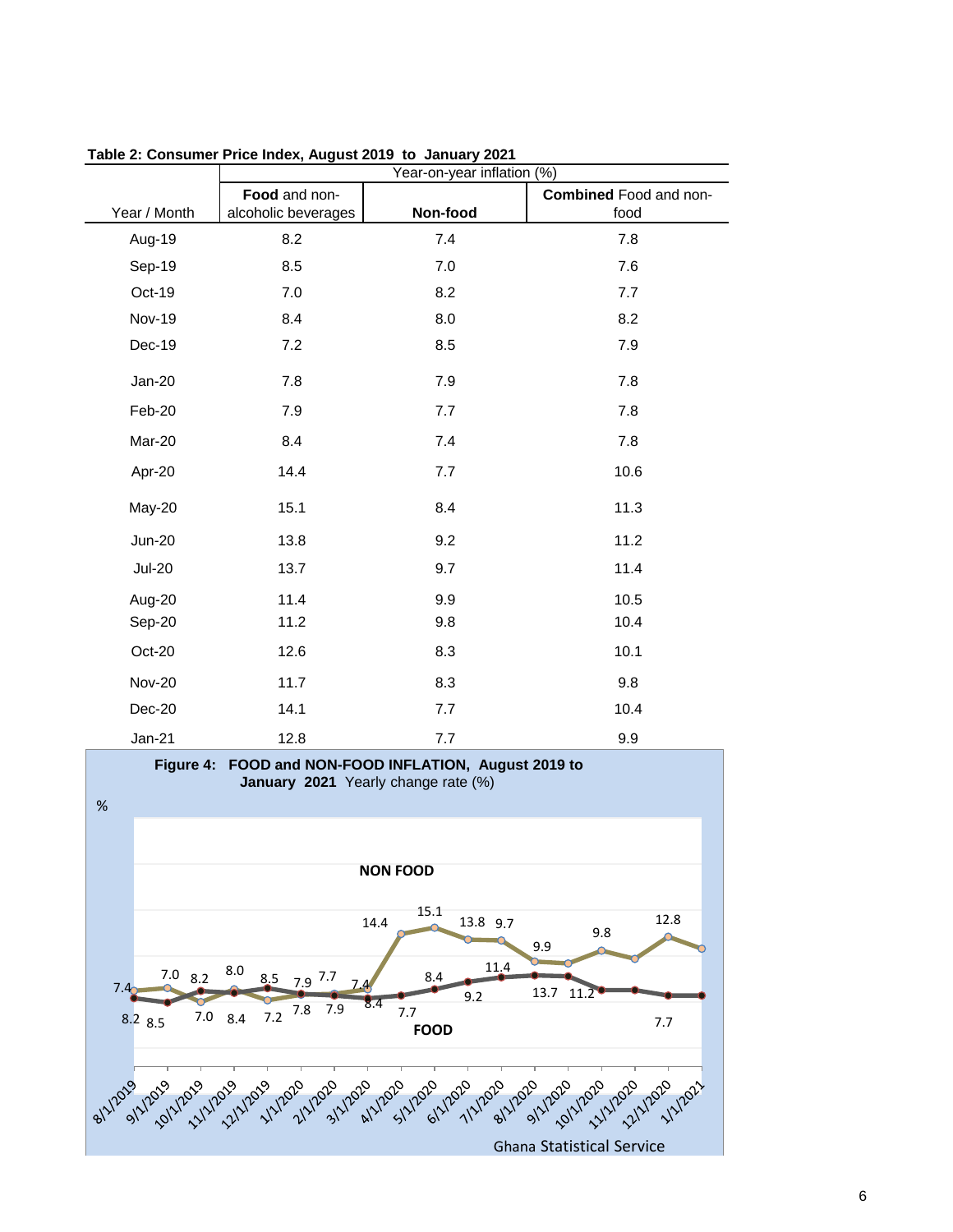|                                                        |        | Index        | Change rate (%) |        |
|--------------------------------------------------------|--------|--------------|-----------------|--------|
|                                                        | Weight | $2018 = 100$ | Monthly         | Yearly |
| Food and non-alcoholic beverages                       | 43.12  | 124.82       | 1.18            | 12.8   |
| Cereals and cereal products                            | 8.31   | 120.88       | 2.03            | 10.5   |
| Live animals, meat and other parts of slaughtered land | 3.53   | 118.52       | 1.62            | 7.1    |
| Fish and other seafood                                 | 6.71   | 129.10       | $-0.22$         | 15.2   |
| Milk, other dairy products and eggs                    | 1.28   | 122.40       | 3.84            | 13.5   |
| Oils and fats                                          | 1.36   | 124.36       | 2.03            | 14.2   |
| <b>Fruits and nuts</b>                                 | 0.90   | 132.97       | $-5.13$         | 14.5   |
| Vegetables, tubers, plantains, cooking bananas and p   | 9.91   | 131.81       | 1.23            | 20.3   |
| Sugar, confectionery and desserts                      | 0.87   | 116.54       | $-0.06$         | 4.3    |
| Ready-made food and other food products n.e.c.         | 8.42   | 123.23       | 1.76            | 9.4    |
| Fruit and vegetable juices                             | 0.26   | 114.23       | 0.27            | $-0.1$ |
| Coffee and coffee substitutes                          | 0.10   | 120.97       | 0.37            | 4.5    |
| Tea, maté and other plant products for infusion        | 0.10   | 114.30       | 1.06            | 18.5   |
| Cocoa drinks                                           | 0.00   | 118.94       | 0.35            | 3.6    |
| Water                                                  | 0.74   | 101.87       | 0.04            | $-0.8$ |
| Soft drinks                                            | 0.62   | 117.20       | 1.46            | 4.6    |

### **Table 4: Consumer Price Index, August 2019 to January 2021**

\* Food and non-alcoholic beverages

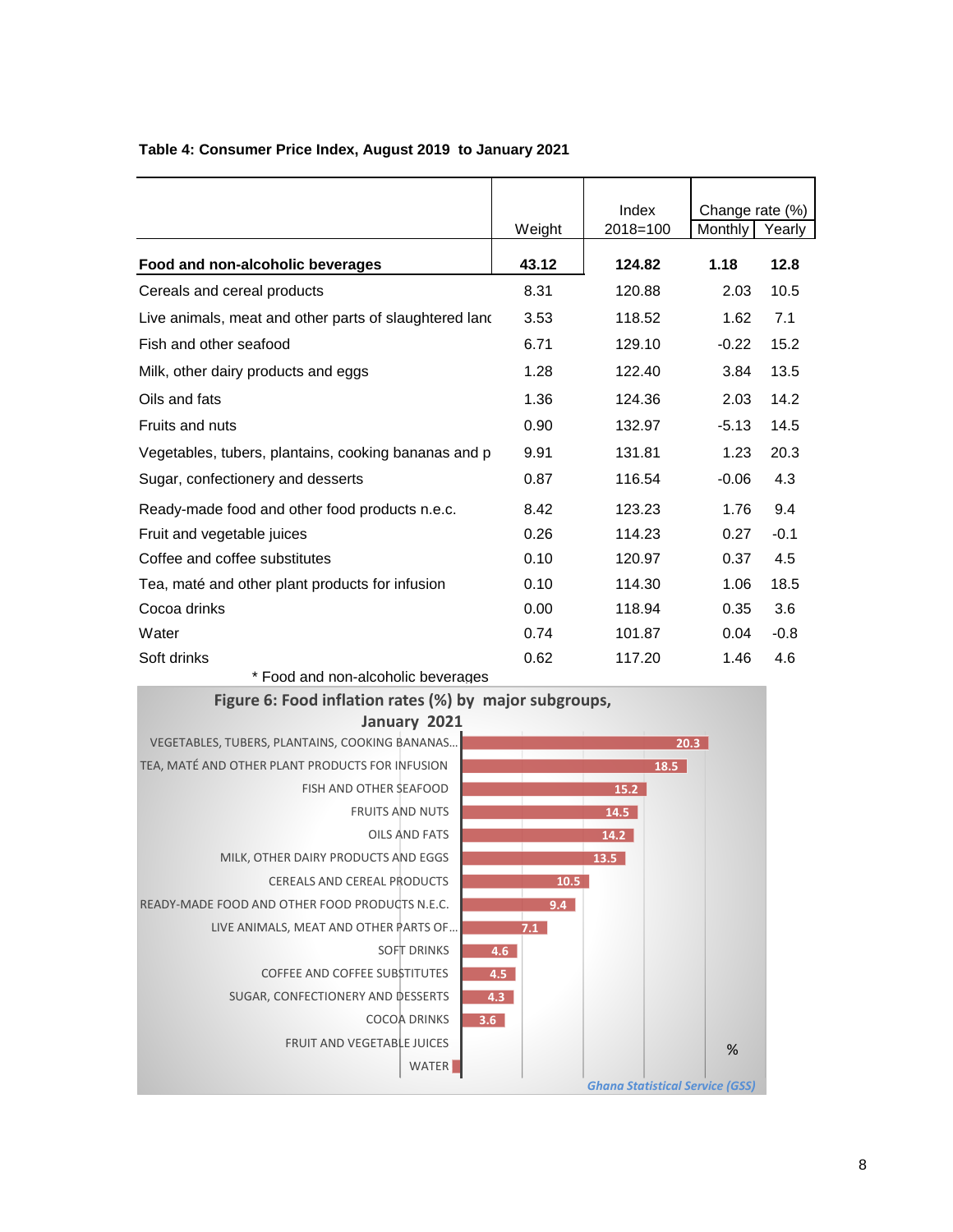|                                                                                                                                       |                   |                            | Change rate (%)      |                   |
|---------------------------------------------------------------------------------------------------------------------------------------|-------------------|----------------------------|----------------------|-------------------|
| item (COICOP classification)                                                                                                          | Weight            | Index 2018=100             | Monthly              | Yearly            |
| Non-food Inflation rate                                                                                                               | 56.9              | 120.99                     | 0.74                 | 7.7               |
| Alcoholic Beverages, Tobacco & Narcotics                                                                                              | 3.7               | 127.10                     | 1.35                 | 7.4               |
| Clothing and footwear                                                                                                                 | 8.1               | 118.26                     | 0.63                 | 7.2               |
| Housing, water, electricity, gas and other fuels                                                                                      | 10.2 <sub>2</sub> | 138.33                     | 0.66                 | 19.0              |
| Furnishings, household equipment and routine househ                                                                                   | 3.2               | 112.64                     | 0.19                 | 4.5               |
| Health                                                                                                                                | 0.7               | 117.35                     | 1.10                 | 6.9               |
| Transport                                                                                                                             | 10.1              | 124.69                     | 1.15                 | 5.4               |
| Information and communication                                                                                                         | 3.6               | 110.70                     | 0.63                 | 6.7               |
| Recreation, sport and culture                                                                                                         | 3.5               | 112.77                     | 1.29                 | 3.0               |
| <b>Education services</b>                                                                                                             | 6.5               | 107.93                     | 0.19                 | 0.3               |
| Restaurants and accommodation services<br>Insurance and financial services<br>Personal care, social protection and miscellaneous good | 4.6<br>0.2<br>2.4 | 113.54<br>104.11<br>114.77 | 0.37<br>0.02<br>0.65 | 4.8<br>3.3<br>3.8 |

#### **Table 3 : Consumer Price Index, August 2019 to January 2021**

\* Classification of Individual Consumption by Purpose

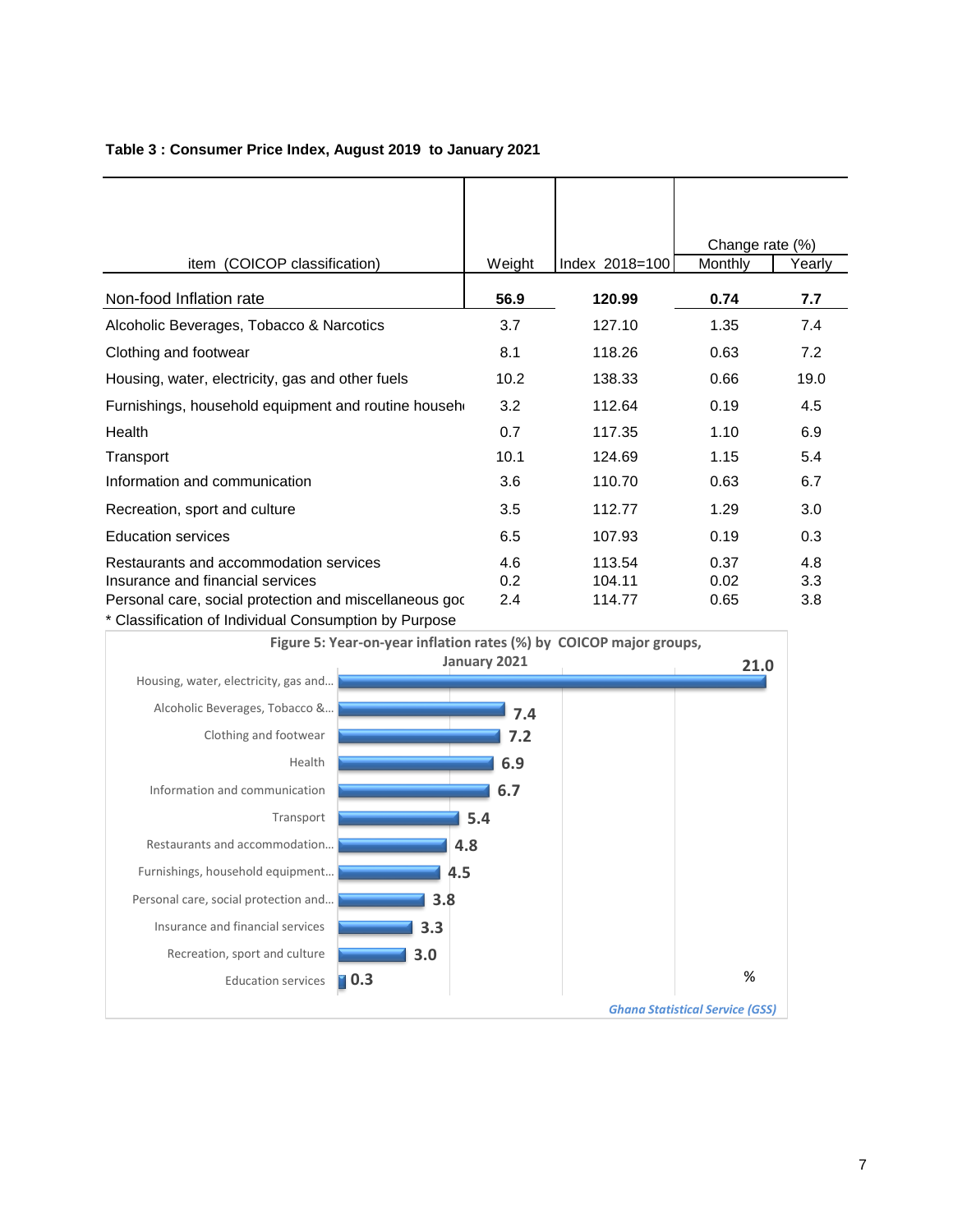| Region             | Index<br>$(2018=100)$ | Month-on-month<br>inflation rate (%) | Year-on-year<br>inflation rate (%) |
|--------------------|-----------------------|--------------------------------------|------------------------------------|
| Western            | 120.24                | 0.85                                 | 7.4                                |
| Central            | 119.01                | 0.74                                 | 6.0                                |
| Greater Accra      | 132.96                | 0.16                                 | 15.1                               |
| Volta              | 115.71                | 0.83                                 | 4.3                                |
| Eastern            | 117.50                | 0.70                                 | 7.3                                |
| Ashanti            | 120.27                | 2.09                                 | 10.3                               |
| <b>Brong Ahafo</b> | 117.14                | 1.81                                 | 8.0                                |
| Northern           | 117.00                | 0.89                                 | 6.6                                |
| <b>Upper East</b>  | 115.51                | 0.43                                 | 7.1                                |
| <b>Upper West</b>  | 114.39                | 1.57                                 | 1.9                                |
| <b>NATIONAL</b>    | 122.66                | 0.93                                 | 9.9                                |

#### **Table 5 : Consumer Price Index, August 2019 to January 2021**

Figure 7: Regional inflation rates (Year-on-year) - January 2021